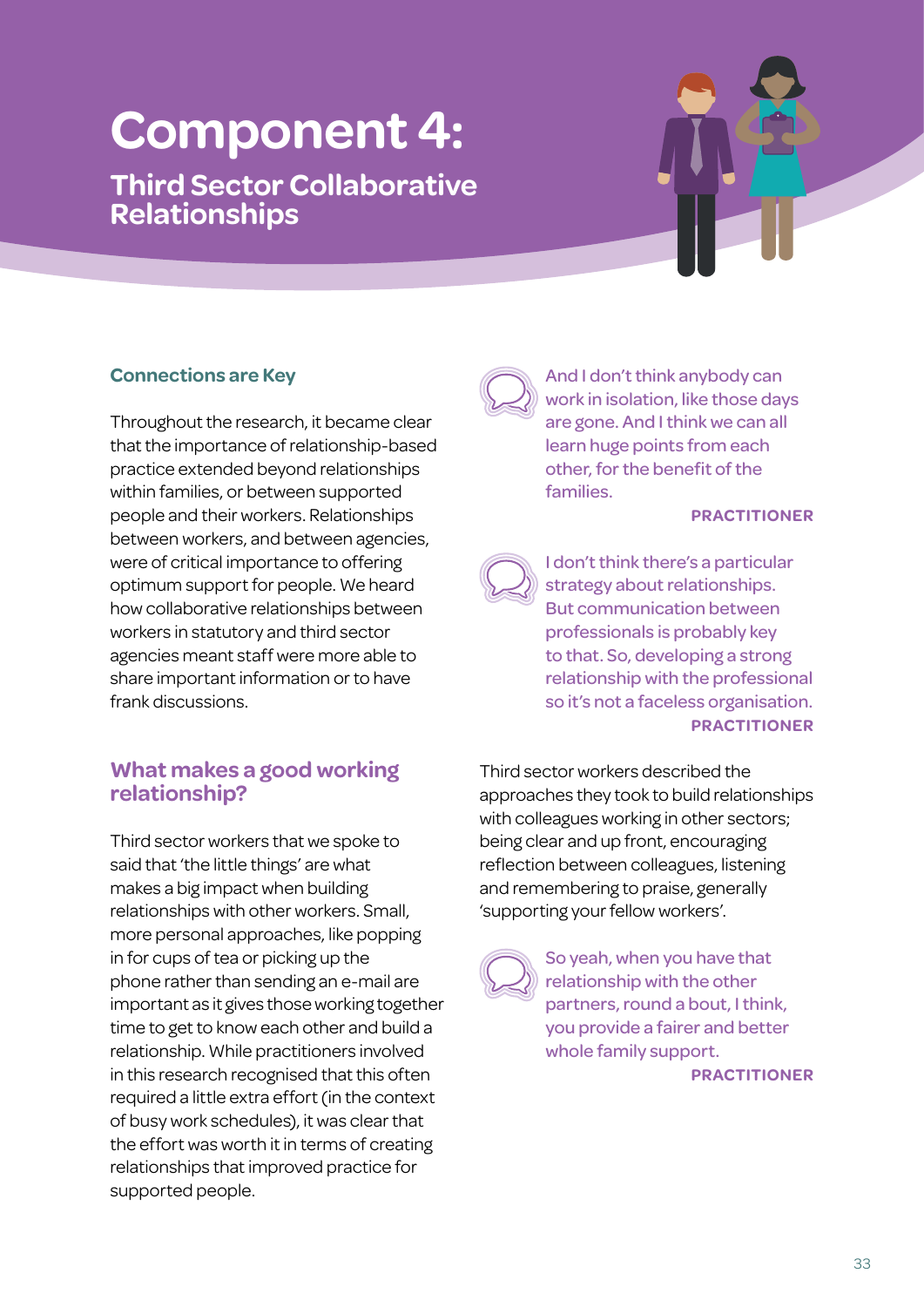## **Consistency**

In every focus group that we spoke to, when asked about what enables good working across sectors, consistency was a key element. When asked what this means, workers said that consistency means communication and regular updates, a parity in staff training and the requisite skills to provide quality of support provision, and sufficient staff numbers to allow staff to do their jobs well.



When they [workers] do good communication it's easier than you trying to remember what you have said to everyone… they can just tell each other. **YOUNG PERSON**

Third sector workers had a clear empathy and concern for the extreme workload and high caseloads that statutory workers are often assigned, noting that building consistent relationships can be difficult when workers are constantly challenged by their workload. This overload of cases was considered as a reason for there being a lack in consistency of long-term staff working in social work **–** an issue noted by both third sector workers and those being supported. One staff member noted a family who were assigned three social workers in three months, a result of staffing shortages, short term contracts and/or a reliance on agency workers.



Being flexible is key, and actually, for that to work really well, people need lower caseloads.'

**PRACTITIONER**

## **So, what works in improving relationships between third sector and with statutory services?**

#### **Know your roles**

Throughout the research, it became clear that there is a lack of understanding, or in some cases, conflict, about what third and statutory sector workers are expected to do within their roles and to what degree their roles are complementary.

> I think as a non-statutory service, you get... I wouldn't say pushed aside, but maybe don't carry the same sort of respect in terms of the support we provide for the young person, as opposed to social work or something.

#### **PRACTITIONER**

Not fully understanding the roles and responsibilities of colleagues who are involved in a family's life can lead to feelings of confusion, or duplication of roles and resource where it may not be necessary. A lack of clarity in roles leads to frustration, and sometimes feelings of hostility amongst professionals. It can lead to workers feeling underappreciated by colleagues.

Practically, this confusion often leads to multiple professionals working with the one child or family at once, something those interviewed said left them completely overwhelmed by the (often conflicting or confusing) advice, expectations or messages that is given by multiple professionals in their lives.

Create formal partnerships. Coproduction with social work would be amazing.

#### **PRACTITIONER**

When asked what more useful collaboration would look like, third sector workers reported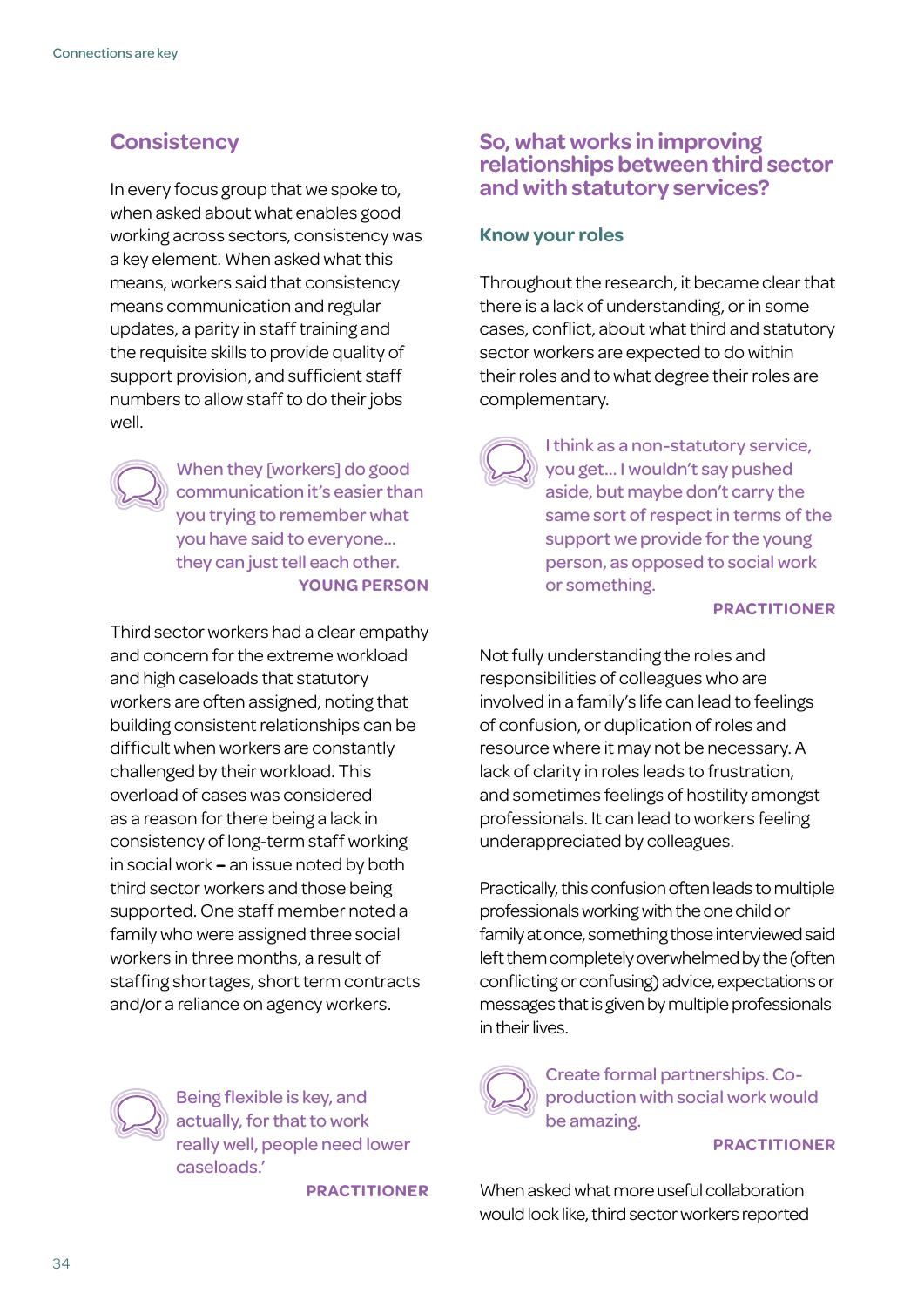that practitioners would see each other as allies, that they would take each other's opinions and recommendations more seriously, and respect professionalism. Because relationships are hard to build in the current way of working, third sector workers in this research reported feeling sidelined in formal proceedings. They felt that they were not always invited to panels or meetings, meaning that opportunities are missed for them to share the wealth of information they have about a child or family, which could contribute to into making better, more informed decisions for the family.

#### 'For third sector, we sometimes don't have a loud enough voice'. **PRACTITIONER**

It was suggested that there should be more physical integration of social work in third sector working environments; from small changes to practice such as popping by for meetings to formal reconfiguring of spaces to allow coworking or colocation of teams so that they physically in the same spaces more frequently.

## Relationships with social work and education need to be built with consistency, openness and trust. **PRACTITIONER**

Third sector participants expressed that in order to make consistent and meaningful connections with other statutory workers, they want to feel like they could take advice from social work and the vice-versa, believing that a closer relationship would foster an environment of respecting each other's professionalism or opinions, or even just having a better understanding of the position of person's point of view.

The importance of practitioners understanding each other's roles was consistently reported as important to developing relationships.

# **Workplace Culture**

## **Culture eats strategy for breakfast**

Throughout the project, third sector workers routinely spoke about how workforce culture directly effects relationships between colleagues and agencies.

Some of this culture relates to commissioning and employment practices. Social work and statutory workers are generally perceived to have permanent contracts, and higher wages and pensions than third sector workers, but to the third sector workers in this research, appeared more frequently to suffer from burnout, or periods of sickness than third sector staff did.

In the third sector workplace, third sector workers reported their contracts were frequently reliant on time-limited grant funding or commissioning, and that third sector workers generally received lower pay than statutory services. **However, it's in the third sector that we saw evidence of longer retention rates of staff, and significant levels of job satisfaction. Most third sector workers appeared to enjoy their jobs, and so were happy to stay despite less secure contracts.**

# It's not just a job.

#### **PRACTITIONER**

During our conversations we asked third sector workers what they thought makes people stay in third sector roles, and why job satisfaction and retention appeared to be better than for people working in statutory agencies. Most felt that the emotional burnout and high turnover of staff in these sectors seemed to stem from the high caseloads social workers are tasked with, and a culture that is not compassionate and based in fear of consequences – alongside a number of other stressful factors.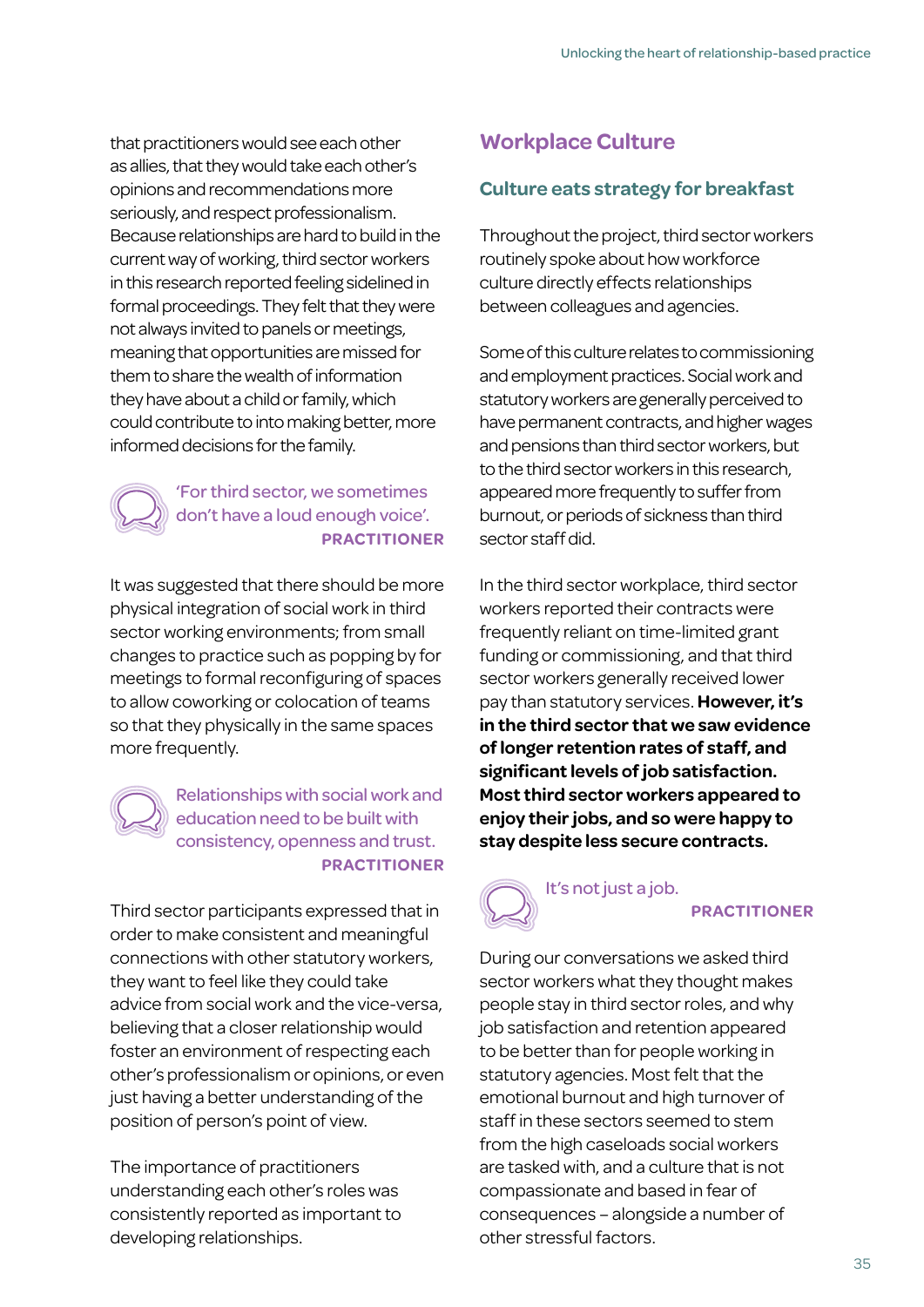This led us to ask reflective questions on workplace culture in the third sector, to find out why people choose to stay. The common theme from these conversations found that third sector workers, in the main, felt that their workplace was compassionate and nurturing, that they were supported well and appreciated. These feelings appeared to be the main reason for many workers staying in their roles for longer periods of time.

## **So, what makes their workplace environment and those within it nurturing and compassionate?**

'It's about empowering and helping them achieve the best they can achieve. Yeah, not what we think is the best they can achieve but what they think is the best they can achieve. And, as an organisation, we are facilitating that. It's all about ethos. Culture eats strategy for breakfast. **SERVICE MANAGER**

#### **Change happens at the speed of trust**

Practitioners in the study expressed a belief that there are inherent values that a person needs (empathy, trust, compassion, honesty and care were some of the main values discussed). Practitioners believed that these are values that most people who choose to work in support services possess, but they can be honed and developed by a workplace with confidence, patience and tolerance. All these intrinsic values can help staff flourish and build an environment that allows workers to do what they are there to do – build strong relationships with others and to support them wholeheartedly, maintaining positivity and compassion, without burning out.



I think you're either good at engaging with people or you're not. Yeah, you know, and it's hard to teach that. So obviously, I can look for somebody that's going to be a good on an engagement level. And drugs knowledge can be taught, you know, I mean, you can you that, you can read a book about that, I can't teach you how to engage with young people though, that's something that you need to know.

#### **PRACTITIONER**

Participants in this study also recognised that there will always be something new to learn, and the often expressed a belief that the way to learn is from those who work besides each other through support, advice and discussing practice, rather than any formal training or qualifications.

#### **Key to a nurturing workplace culture that we heard from practitioners were:**

- Being valued by your organisation, being trusted to do your job and fully enabled to do so.
- Constant reflection on practice and/or leadership styles.
- Compassionate management style.
- Knowing there is no quick fix and knowing support for families is open ended; this changes and reframes ideologies and expectations

Another key reason for nurturing and leading a compassionate workplace is that it clearly filtered down into the support for the young people and families. Where organisations are led with compassion, we heard how practitioners felt more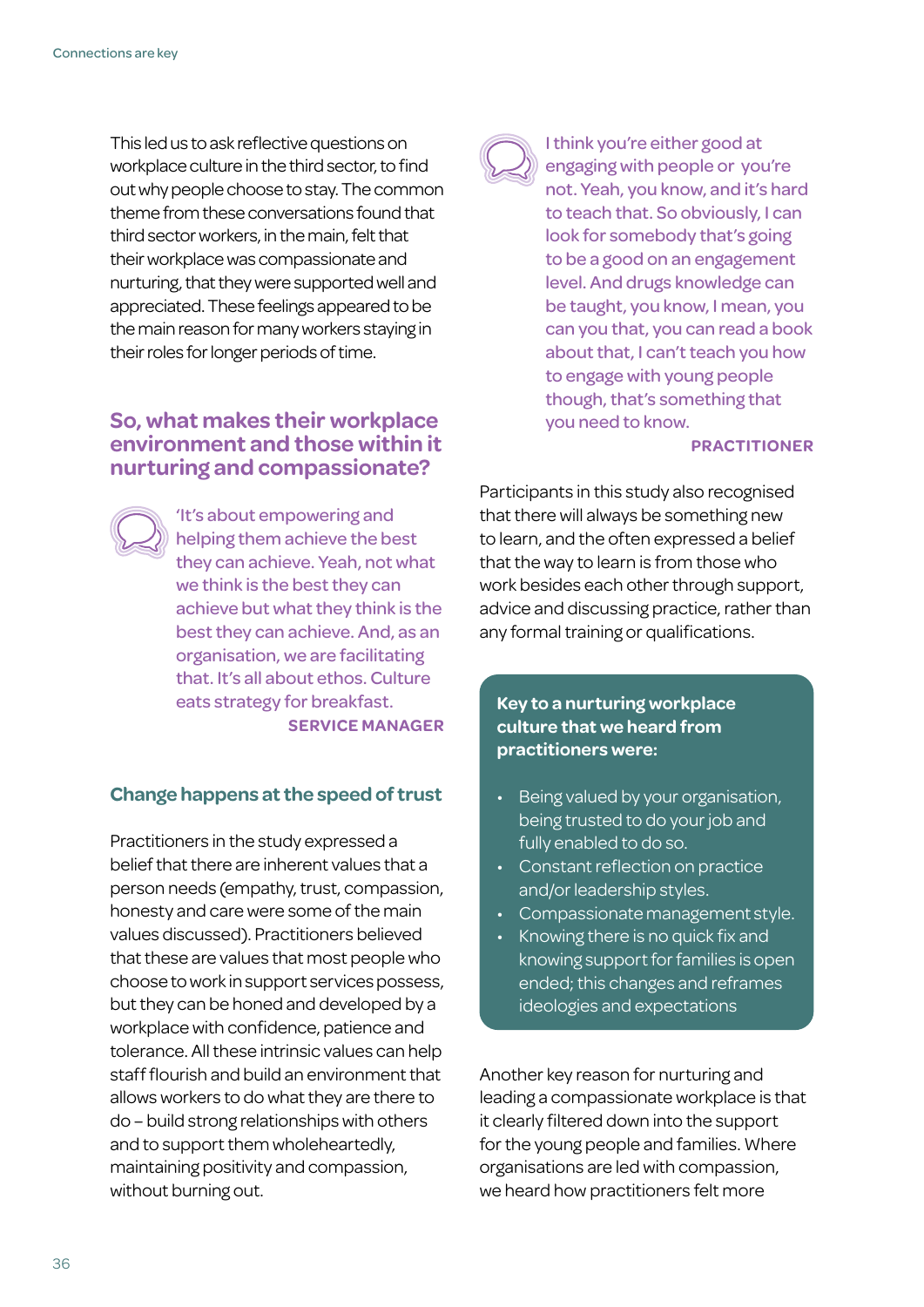equipped to do their best job, and to replicate that compassion in the service they provide. Further, when we saw evidence of compassion in the workforce, we heard how supported people experienced a more compassionate, relational service.

The end result – good quality service – happened in part by inspiring positive relationships and exhibiting good relational skills in every part of the service, starting with those in leadership positions.

> It takes a belief in change. Optimism and hope and belief in families.

> > **PRACTITIONER**

This finding is of particular interest and importance when we consider recruitment and workforce development. Qualities like compassion and optimism are not easily measured in competency-based interviews or CV. The ability to recruit the 'right' candidates based on their inherent qualities is difficult to quantify but is of critical importance to building a workforce that can lead and work in a relational way.

# **Getting It Right for Every Child (GIRFEC)**

Throughout this research, GIRFEC was well understood and accepted in practice. Following on from the archive review, the research sought to understand if there were strategies used in practice that specifically help children and families living with drugs and alcohol.

Practitioners said that GIRFEC was a valuable tool when communicating with other third and statutory sector workers, and that there was no strategy per say that works best for children and families living with drugs and alcohol, as there are often complex traumas and life experiences which require active listening to tailor unique support. GIRFEC addresses this idea well by offering principles rather than set methods, and the evidence found through conversations reinforces much of the evidence found in the scoping review which suggests a strive for addressing and respecting the uniqueness of every family.

Outcomes are a difficult one. Because speaking to young people, you don't want to get pieces of paper out and say ''how are you feeling about safety on a 1-10 scale?" It's through the conversation you have with them, you can kind of get a handle on where they're at.

#### **PRACTITIONER**

Following on from this finding, another aim from the scoping review was to assess ways that the GIRFEC model is used to promote building strong relationships both in and out of the immediate family circle. While many practitioners said that the policy framework hadn't necessarily created new values or ways of working by, it was praised for improving communication and contact across sectors by developing a 'common language' with which different agencies and organisations could use and understand.